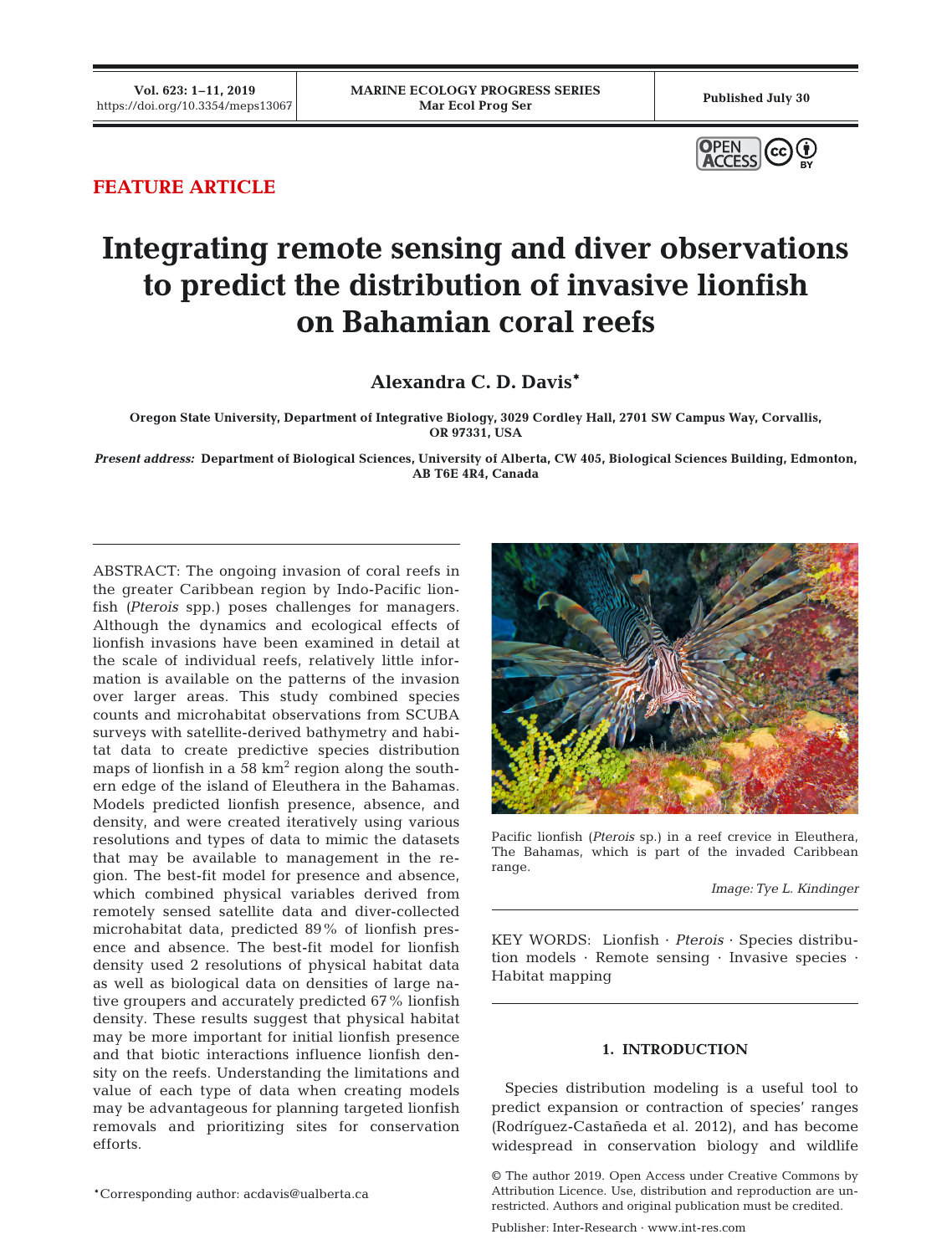management (Araújo & Guisan 2006). Species distribution maps, including habitat suitability maps, may be based on predicted presence and absence (Guisan & Thuiller 2005). Many habitats are characterized by physical features that do not change rapidly (Mc - Comb et al. 2010); however, biotic interactions may alter species distributions over time and are more difficult to quantify (Araújo & Guisan 2006). The availability of remotely sensed bathymetry now provides the opportunity to create physical habitat maps for use in marine ecosystems (Pittman et al. 2007, Pittman & Olds 2015, Roelfsema et al. 2018).

Species distribution modeling has been used for tracking the spread of invasive species and for planning control efforts (Václavík & Meentemeyer 2009, Gallien et al. 2012, Petitpierre et al. 2012). However, species distribution models are heavily focused on terrestrial systems, and use of these models has typically been limited in marine systems, despite the fact that species invasions are a pressing issue for management (Robinson et al. 2011). Invasive species can alter or disrupt functioning ecosystems (Pyšek & Richardson 2010) by overconsuming or outcompeting native species for resources, changing nutrient cycling, and overall altering food webs and community structure (Molnar et al. 2008). The rate of spread of invasive species is attributed to a complex combination of factors (Catford et al. 2011), such as native biotic resistance (Kimbro et al. 2013, Byun & Lee 2017), ecological release (Keane & Crawley 2002, Colautti et al. 2004, Kimbro et al. 2013), and the ecological landscape of the invaded range (Baltz & Moyle 1993, Collinge et al. 2011). Because species interactions and complex community interactions may be more difficult to quantify than physical habitat, using suitable habitat to predict where invasive species occur may be a more practical and general approach.

Invasive Indo-Pacific lionfish *(Pterois* spp.) were introduced to the subtropical western Atlantic late in the last century and have now spread throughout the greater Caribbean (Schofield 2009), including the Gulf of Mexico (Whitfield et al. 2007, Schofield 2010), and into South American coastal waters (Evangelista et al. 2016). Lionfish greatly reduce recruitment of ecologically and economically important fish species on reefs (Albins & Hixon 2008, Albins 2015, Ingeman 2016, Kindinger & Albins 2017, Tuttle 2017), including extirpation in some cases (Benkwitt 2013, Ingeman & Webster 2015, Ingeman 2016). Locating and removing lionfish is now a major goal for conservation of coral reefs in the Caribbean (Frazer et al. 2012, de León et al. 2013, Hackerott et al. 2013, Green et al. 2014, Usseglio et al. 2017). However, current management options for controlling lionfish populations are limited to manual searching and removal by divers using spears or nets, which are labor intensive and time consuming (Green et al. 2014). More comprehensive regional mapping of lionfish distribution would allow management to prioritize removal efforts.

Invasive lionfish (Fig. 1) prefer rugose (roughtextured) seafloors, where they can find cracks and caves in which to shelter during the daytime when not feeding and where there are strong currents (Fishelson 1997). Thus, reefs, which often contain one of more of these features, provide suitable habitat for lionfish. However, lionfish are not limited to reef structures; they also occur in seagrass beds (Kulbicki et al. 2012, Benkwitt 2016b), mangroves (Barbour et al. 2010, Pimiento et al. 2013), river estuaries (Jud & Layman 2012, Kulbicki et al. 2012), and on reef slopes as deep as 100 m (Lesser & Slattery 2011, Nuttall et al. 2014) and are often characterized as habitat generalists (Cure et al. 2014). It remains un clear whether lionfish are attracted to reefs because of the highly complex structure, or are responding to some aspects of the biotic community, such as prey abundance, or both. Lionfish may leave small patch reefs at dusk, hunt at night, and return to reefs at dawn, suggesting that they are attracted to reefs as shelter, and not necessarily by the prey assemblage on the reef (Benkwitt 2016a,b). Moreover, large iso-



Fig. 1. Eleuthera, the Bahamas (inset lower left). Main map shows the southern edge of the island where all observations were conducted; yellow dots indicate the survey sites. Also shown is an invasive lionfish in the invaded range (photo by Mark A. Albins)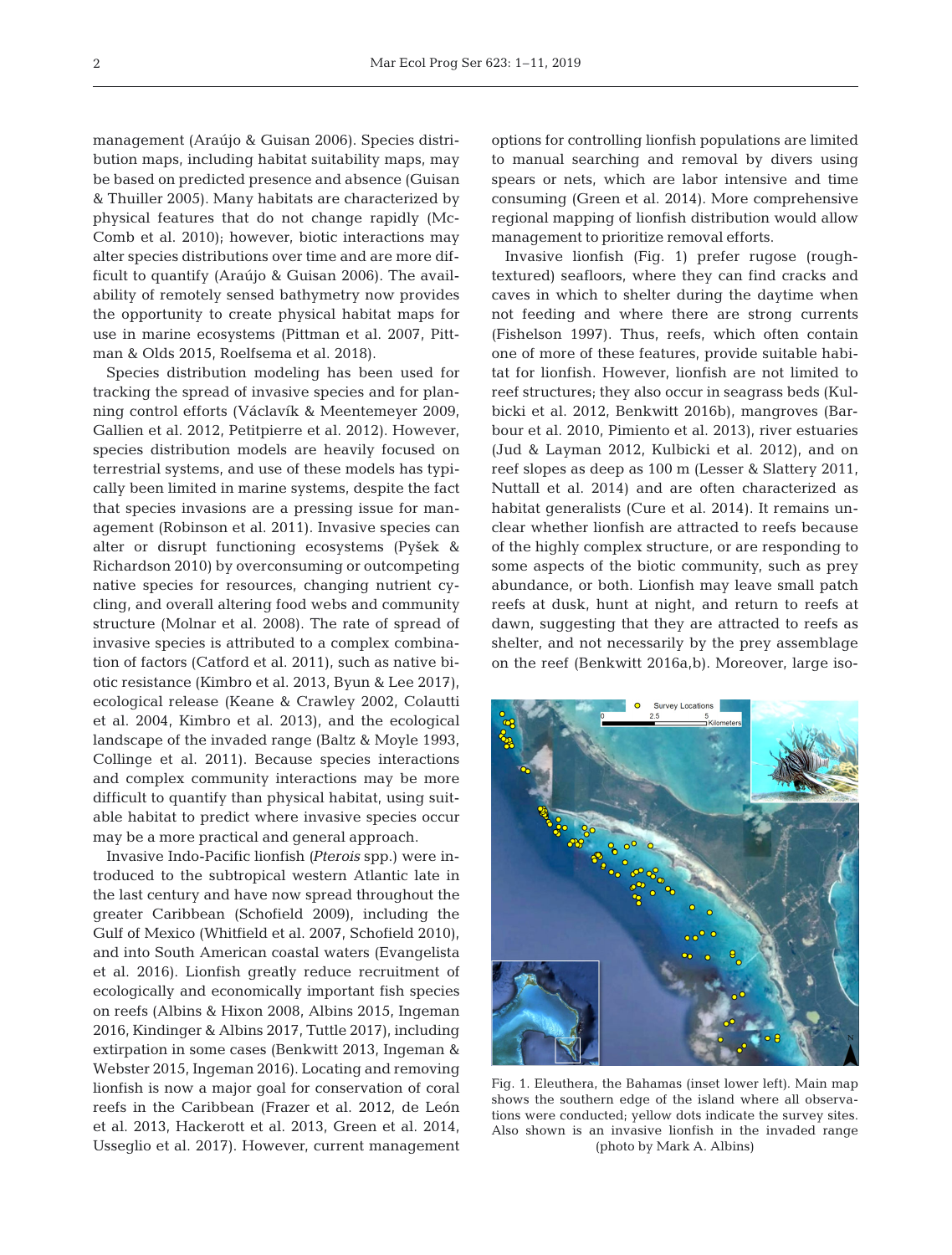3

lated reefs with high complexity, but relatively low prey fish availability, have supported high densities of lionfish for up to 9 wk (Davis 2018). On the other hand, high densities of large Nassau grouper *Epinephelus striatus* can interfere with lionfish hunting and may be a deterrent for lionfish to remain on small patch reefs (Pusack 2013, Raymond et al. 2015, and see Ellis & Faletti 2016 for red grouper *E. morio)*.

Despite many studies of invasive lionfish in the greater Caribbean region, little is known of the finescale regional distribution of lionfish. No studies have yet applied species distribution modeling to de scribe the spatial pattern of invasive lionfish presence/ absence. Available reef maps are typically of very coarse resolution and may not provide information needed at the scale necessary to guide divers to fine-scale locations of lionfish. For example, much of the knowledge of reefs in the Bahamas is obtained from images derived from Google Earth or coarseresolution maps such as nautical charts or databases of coral cover (e.g. ReefBase, www.reefbase.org). Higher-resolution habitat and species distribution maps may therefore improve conservation efforts in the Bahamas and elsewhere.

The goals of this study were:

(1) to map the distribution of invasive lionfish based on coarse-scale, satellite-derived seafloor habitat classification and physical habitat features, and to evaluate map accuracy as a test of the hypothesis that lionfish will be found in more complex habitats;

(2) to map the distribution of lionfish based on finescale physical habitat features and a biotic factor, specifically the abundance of large groupers, and evaluate map accuracy as a test of the hypothesis that diver-obtained microhabitat and biological data will improve the model;

(3) to present a method of species distribution modeling for lionfish that can be modified and used in other locations within the invasive range of lionfish by ranking the importance of types of data for predicting lionfish distribution.

# **2. MATERIALS AND METHODS**

#### **2.1. Study area**

This study was conducted during the summer months (May−September) of 2013−2016 on the southwest end of the island of Eleuthera, the Bahamas (24.83° N, 76.33° W; Fig. 1). The system consists mainly of reefs separated by sand and seagrass beds, producing patches with varying degrees of isolation,

as well as areas of spur and groove reef on the Exuma Sound side of Cape Eleuthera. The Exuma Sound is exposed to prevailing trade winds (NE−SE), and the coastal shelf ranges in depth from 3 to 25 m. Beyond the coastal shelf, the seafloor drops abruptly to 2000 m depth.

#### **2.2. Reefs surveyed**

Study reefs were chosen based on 2 criteria to encompass (1) the natural range of reefs on the shelf using knowledge of the area gained from previous studies (Pusack et al. 2014, Ingeman 2016, Kindinger & Anderson 2016), and (2) a naturally occurring range of lionfish densities. From 2013 through 2016, 8 to 12 reefs were surveyed annually, with some reefs surveyed in multiple years, for a total of 23 unique reefs. In 2016, 13 new reefs were added to the 23 reefs already surveyed for a total of 36 reefs. The resulting sample of 36 study reefs ranged in size from 100 to 1200  $\mathrm{m}^2$ , with an average area of 550  $\mathrm{m}^2$ , and ranged in depth from 4 to 25 m. Study reefs also varied in vertical relief and microhabitat structure. Additionally, in 2016, sampling was done on a set of 90 points distributed over the 58 km<sup>2</sup> study area, including all habitat types. Points were selected using the random point generator in ArcGIS (v. 10.2.2). This resulted in a total of 126 sample points.

Surveys were conducted throughout the study season (May−September) in each year except 2013, when data were available only for June. All surveys were conducted by a pair of SCUBA divers during daylight hours between 10:00 and 17:00 h. Survey time varied depending on reef size and complexity, and lasted 30−60 min, and each random point survey lasted 10−30 min.

#### **2.3. Fish and invertebrate surveys**

# 2.3.1. Invasive lionfish

Between 2013 and 2016, each of the 36 reefs, including a 10 m diameter buffer of surrounding sand or coral-rubble seafloor, was thoroughly searched for lionfish by divers using dive lights to examine all cracks and crevices. In addition to the reef surveys in 2016, a 20 m diameter circular plot was surveyed at each of the 90 randomly located points. All lionfish seen were counted, visually sized for total length (TL) to the nearest centimeter, and their locations mapped.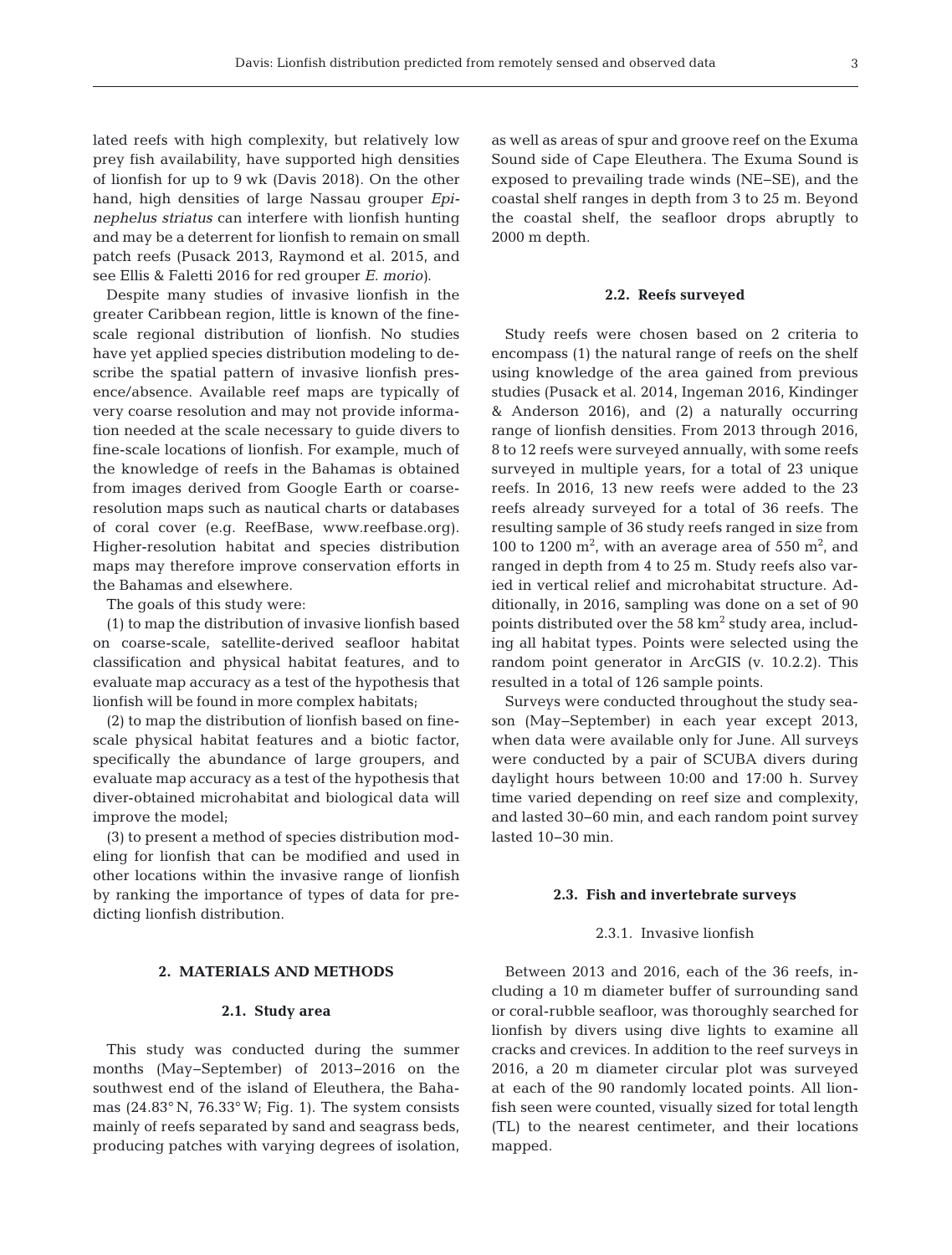#### 2.3.2. Native species

Reef surveys were conducted for large native pisci vorous groupers (potential predators of lionfish and potential competitors for food). Additionally, surveys included prey-sized fish (the known primary forage base of lionfish; Morris & Akins 2009, Valdez-Moreno et al. 2012, Côté et al. 2013, Dahl & Patterson 2014, Arredondo-Chávez et al. 2016) and large mobile invertebrates such as Caribbean spiny lobster *Panulirus argus* and longspine urchin *Diadema antillarum*, which occupy cracks and crevices similarly to lionfish. How ever, prey survey data were not available at all reefs, and invertebrates were observed at such low densities that both of these data sets were excluded from the final models. All fish and invertebrates were counted and fish were visually sized to the nearest cm TL.

#### **2.4. Habitat mapping**

Bathymetric data points derived using World View-2/3 satellite images of the southwest coast of Eleuthera, the Bahamas, were obtained from EOMAP (www. eomap.com). The vertical accuracy of the data was 2 m grid spacing and the horizontal accuracy was  $\pm 0.5$  m for the entire 58 km<sup>2</sup> study area. Point data were imported into ArcGIS 10.2 and used to create a digital elevation model (DEM) for the 58  $\text{km}^2$ study area. Habitat variables were generated from the DEM using the 'Benthic Terrain Modeler 3.0' plugin for ArcGIS (Wright et al. 2012, Walbridge et al. 2018), including depth, rugosity, bathymetric position index (BPI, a measure of peaks and valleys relative to a designated neighborhood size), and first derivative of slope (curvature) (Table 1, Fig. 2).

At each of the 126 survey points where lionfish were sampled, surveys were completed of fine-scale physical habitat, including the location of reef cracks (<2 m diameter, i.e. below the resolution of the satellite data), ledges and caves, and surrounding substrate (e.g. sand, hard bottom, seagrass). At the 90 randomly located points sampled in 2016, substratum was classified in a 20 m diameter circular plot. If the random point landed on an isolated reef, reef area measurements were taken and any small cracks, ledges, and caves were noted (Fig. 2F).

## **2.5. Model design**

The objective of this study was to test how various types and spatial scales of data might help predict the local distribution of lionfish. Models were con-

Table 1. Description of satellite bathymetry products used for habitat classification, and diver obtained microhabitat and biotic observations. No tool was used to create the seafloor habitat layer because the product was produced by EOMAP (www.eomap.com). BTM: Benthic Terrain Modeler (ArgGIS)

| Variables                           | Description                                                                                       | Tool used                                         | Variable form used in<br>modeling                                                                                     |  |  |  |  |  |  |
|-------------------------------------|---------------------------------------------------------------------------------------------------|---------------------------------------------------|-----------------------------------------------------------------------------------------------------------------------|--|--|--|--|--|--|
| Derived from satellite bathymetry   |                                                                                                   |                                                   |                                                                                                                       |  |  |  |  |  |  |
| Depth                               | Water depth for each cell, derived from World<br>View satellite images                            | Point to raster<br>conversion tool                | Continuous                                                                                                            |  |  |  |  |  |  |
| Rugosity                            | Ratio between straight-line distance and the<br>3-dimensional distance                            | Rugosity tool in<br><b>BTM</b>                    | Continuous                                                                                                            |  |  |  |  |  |  |
| Bathymetric position<br>index (BPI) | Measure of a cell's depth relative to its surround-<br>ings at a designated scale (here 50 m)     | Broad-scale and<br>fine-scale BPI tools<br>in BTM | Continuous                                                                                                            |  |  |  |  |  |  |
| Curvature                           | Degree to which something deviates from a<br>straight line                                        | Curvature tool in<br><b>BTM</b>                   | Continuous                                                                                                            |  |  |  |  |  |  |
| Seafloor habitat layer              | Classification of seafloor by EOMAP based on<br>seafloor reflectance and spectral characteristics | Not applicable                                    | Categorical<br>(Unconsolidated<br>sediment [US];<br>Hardbottom with algae<br>[HA]; Hardbottom [H];<br>and Coral $[C]$ |  |  |  |  |  |  |
| Derived from diver observations     |                                                                                                   |                                                   |                                                                                                                       |  |  |  |  |  |  |
| Microhabitat                        | Binary presence of caves, ledges, or cracks<br>$(diameter 2m) at survey location$                 | Diver observations                                | Categorical (1-3) types                                                                                               |  |  |  |  |  |  |
| Grouper density                     | Density of adult groupers at each survey location                                                 | Diver observations                                | Continuous                                                                                                            |  |  |  |  |  |  |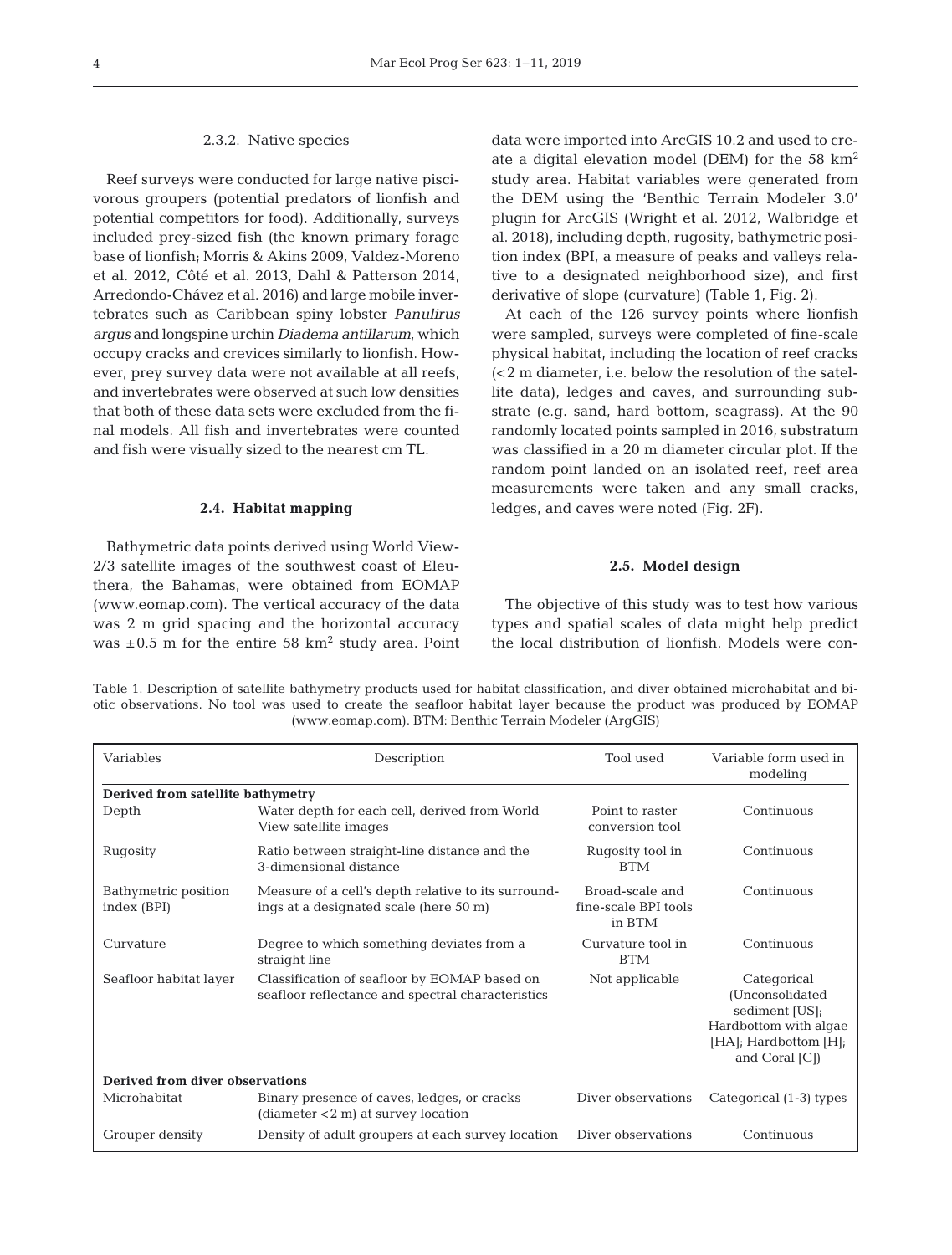

Fig. 2. Bathymetric variables used in the models: (a) depth, (b) rugosity, (c) bathymetry position index (BPI), (d) curvature, and (e) categorical substrate. (f) Overhanging ledge feature in one of the study reefs

structed to test how lionfish presence and absence (or density) were related to various measures of habitat complexity. Habitat complexity variables have been shown to correlate with the local distributions of marine species (Gratwicke & Speight 2005, Rilov et al. 2007) and have been used in modeling distributions of marine fishes (Pittman et al. 2007, Young et al. 2010).

A set of models was created using 4 datasets with variables as the independent predictors of suitable lionfish habitat (Table 1). Predictor variables in cluded (1) remotely sensed seafloor habitat provided by EOMAP, including 4 seafloor habitats (coral reef, hard bottom, hard bottom with algae, and unconsolidated sediment) classified based on seafloor reflectance and spectral characteristics; (2) coarse-scale physical habitat derived from remotely sensed bathy metry, such as depth, slope, aspect, curvature, rugosity, and BPI; (3) field-collected, physical variables based on data collected by divers, i.e. fine-scale physical habitat features such as caves and ledges as well as cracks <2 m (i.e. resolution of the remotely sensed data); and (4) field-collected biotic variables,

based on data collected by divers, i.e. the density of large groupers (i.e. potential biotic interactions).

Generalized additive models (GAMs) were run using the 'gam' function in the R statistical package for ArcGIS (R Development Core Team 2008, Roberts et al. 2010). GAMs are flexible models that can be used with non-linear data (common in ecological studies), and can also account for data which do not have equal variance (Guisan & Thuiller 2005, Zuur et al. 2009).

GAMs were fit in an iterative process in which a full model using all available variables was created, and then variables were removed or replaced successively until the best-fit model was created. Model fit was assessed using deviance explained and variable significance. The deviance of a generalized linear model is twice the difference in loglikelihood between the proposed model and a saturated model (a model with as many parameters as there are observations). For a Gaussian family, this is the usual residual sum of squares, and the percentage deviance explained is exactly R-squared. For non-Gaussian families, the percentage deviance explained provides an analog of R-squared that can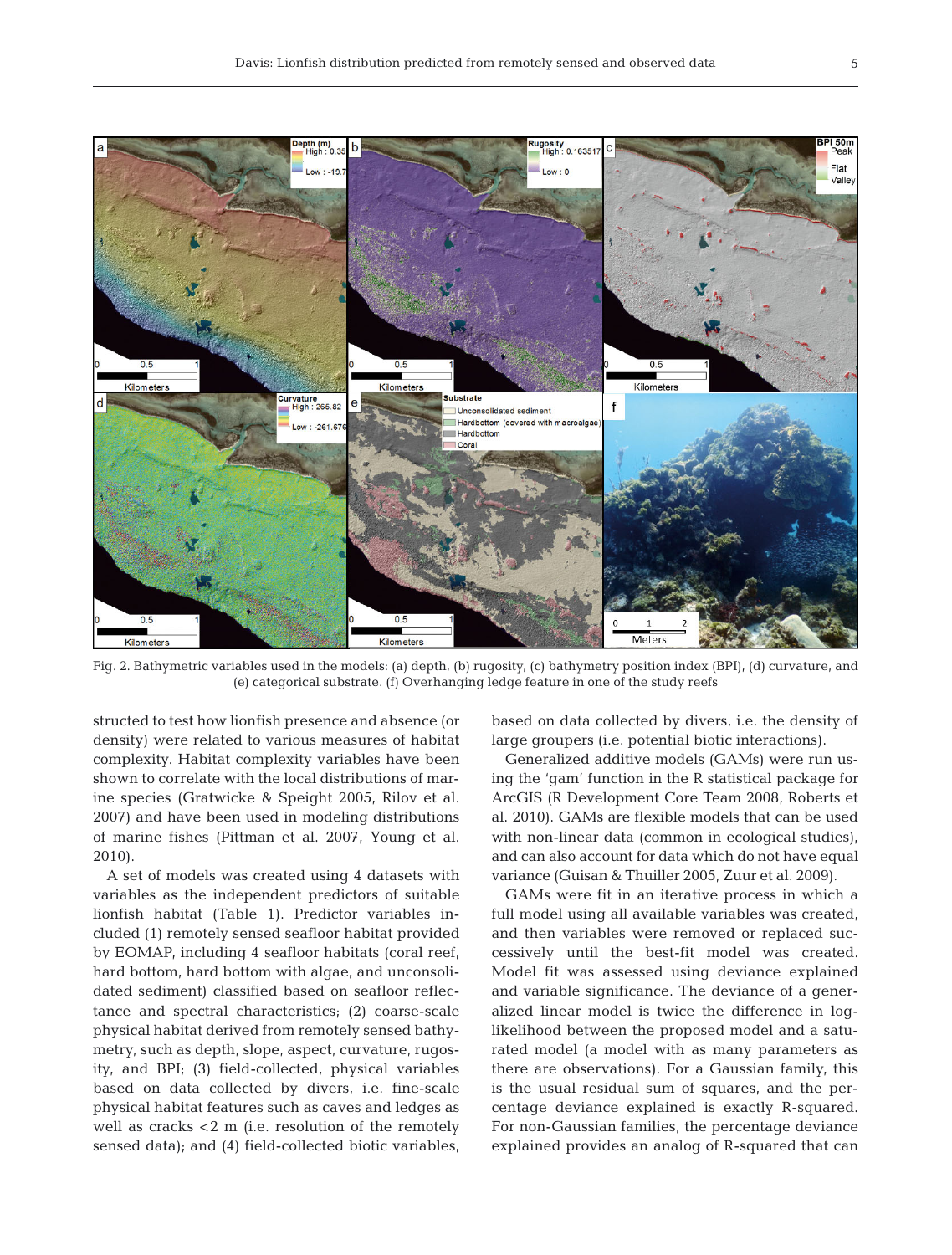help quantify the goodness of fit of a model. Presence and absence models were fit with a binomial distribution, and density models were fit with a Gaussian distribution. All presence/absence data were true presence and absence data, i.e. absences are locations that have been surveyed and species were not observed, rather than presence-only data where absences are inferred (Koshkina et al. 2017). Models were constructed using 70% of the data  $(n =$ 76). Predictive accuracy of the models was calculated by comparing actual presence, absence, or density observations to the predicted distribution from the model using the remaining 30% of data (n = 39). Statistical significance was determined using an alpha value  $\leq 0.05$ .

Various subsets of the variables in the best-fit model (Model 1) were created to simulate different scenarios of data availability. Models 2 and 3 were habitat-only models. Model 2 included all available physical habitat data, including the physical habitat variables derived from remotely sensed bathymetry, i.e. depth, slope, aspect, curvature, rugosity, and BPI, as well as the 4 classes included in the seafloor habitat classification layer, and the micro-habitat diver collected data. Model 3 was a coarse-scale model that included only the habitat features that could be derived from the remotely sensed bathymetry data

and omitted the diver-collected data, i.e. a broadscale model. Models 4−6 were based only on divercollected data. For the full model (Model 4) this included both biotic data on grouper densities as well as the micro-habitat data. Model 5 included only diver-collected biotic data, and Model 6 included only data on the presence of microhabitat features. Response variables for all models were either lionfish presence and absence (Models PA1−PA6) or lionfish density (Models D1−D6).

Additional GAMs were run to detect any relationship between lionfish density and prey density on the subset of reefs where these data was available.

# **3. RESULTS**

#### **3.1. Lionfish presence and absence**

Model PA1, which used derived coarse-scale physical habitat features and diver-collected finescale physical habitat data, accurately predicted lion fish presence or absence 89% of the time (Table 2). Microhabitat was the only significant variable, with 1 or 2 microhabitat features significantly correlated (GAM,  $p = 0.014$  and  $< 0.0001$ , respectively), and explained 68% of the deviance.

| Table 2. Results from the generalized additive models (GAMs) for lionfish presence and absence used to associate target                |  |  |  |  |  |  |
|----------------------------------------------------------------------------------------------------------------------------------------|--|--|--|--|--|--|
| species with habitat and biotic predictors. BPI: bathymetric position index. <b>Bold</b> indicates significant values ( $p \le 0.05$ ) |  |  |  |  |  |  |

| Model           | Variable<br>type              | Predictors                                                                                                        | p                                                                                     | Total deviance<br>explained<br>(pseudo $R^2$ ), % | Predictive<br>$\alpha$ ccuracy, % |
|-----------------|-------------------------------|-------------------------------------------------------------------------------------------------------------------|---------------------------------------------------------------------------------------|---------------------------------------------------|-----------------------------------|
| PA1             | $A$ ll                        | Microhabitat (1, 2 or 3 types)<br>Rugosity<br><b>BPI</b>                                                          | $0.014, 0.001, 0.991$<br>0.425<br>0.995                                               | 68                                                | 89                                |
| PA <sub>2</sub> | Habitat only<br>(full)        | Seafloor habitat (US, HA, H, C)<br>Microhabitat (1, 2 or 3 types)<br>Rugosity<br><b>BPI</b><br>Depth<br>Curvature | 1.000, 0.997, 1.000, 0.999<br>0.994, 0.994, 0.995<br>0.606<br>0.995<br>0.252<br>0.524 | 84                                                | 95                                |
| PA <sub>3</sub> | Habitat only<br>(broad-scale) | Seafloor habitat (US, HA, H, C)<br><b>Rugosity</b><br><b>BPI</b><br>Depth<br>Curvature                            | 0.637, 0.986, 0.816, 0.509<br>0.003<br>0.984<br>0.678<br>0.227                        | 38                                                | 76                                |
| PA4             | Diver collected<br>(full)     | Microhabitat (1, 2 or 3 types)<br>Grouper density                                                                 | 0.0189, <0.001, 0.986<br>0.393                                                        | 67                                                | 87                                |
| PA <sub>5</sub> | Diver collected<br>(biotic)   | <b>Grouper density</b>                                                                                            | 0.001                                                                                 | 16                                                | 86                                |
| PA <sub>6</sub> | Diver collected<br>(habitat)  | Microhabitat (1, 2 or 3 types)                                                                                    | $0.005, \ll 0.001, 0.986$                                                             | 66                                                | 87                                |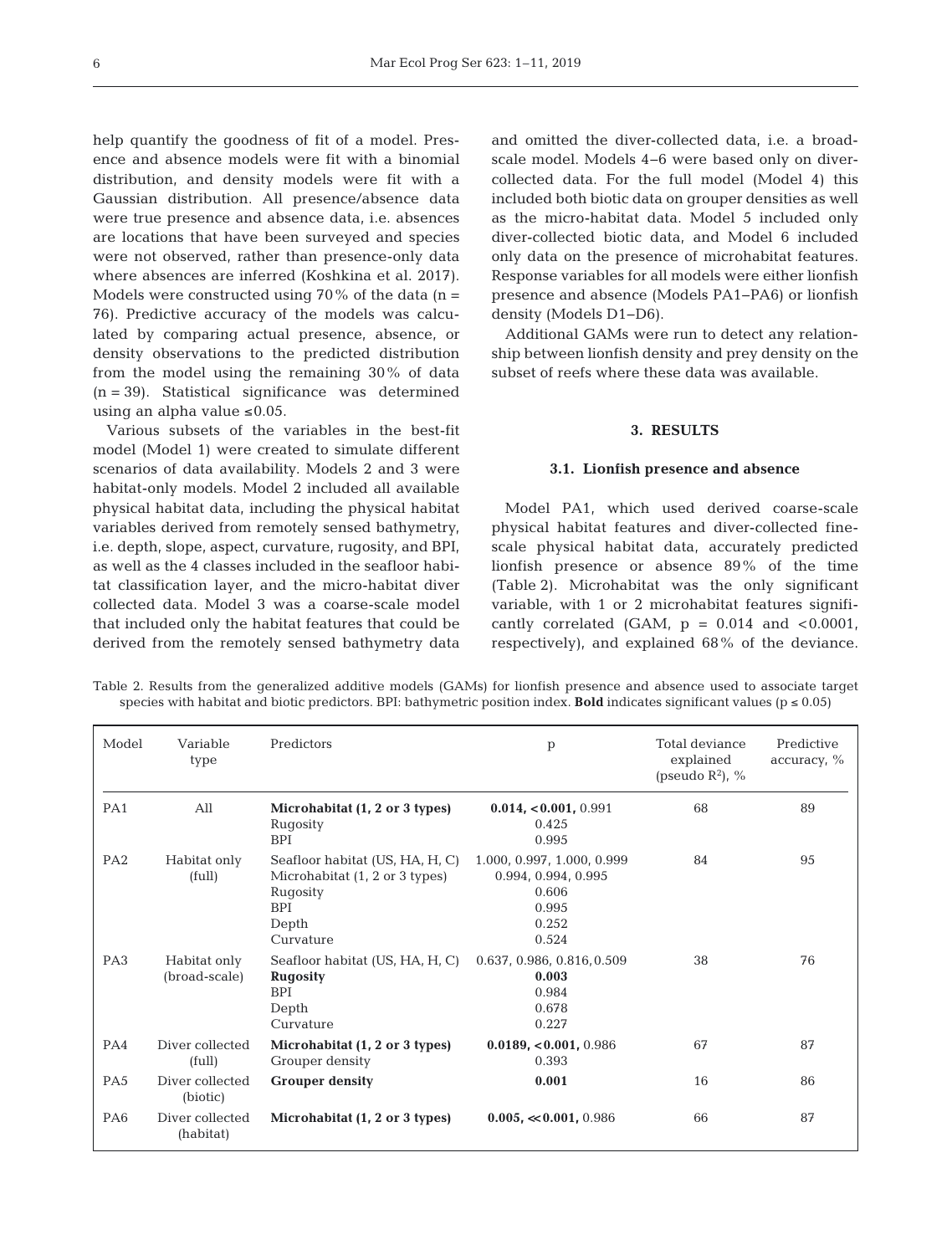Model PA2, which used all available habitat data, accurately predicted lionfish presence and absence 95% of the time (Table 2). None of the variables was significant, and the model explained 84% of the deviance. Model PA3, based on spectrally derived seafloor habitat data and the broad-scale habitat layers, accurately predicated lionfish presence and absence 76% of the time (Table 2). Rugosity was the only significant variable in the model  $(GAM, p = 0.003)$ , and the deviance explained was 38%. Model PA4 included only variables that were collected by divers and accurately predicted lionfish presence and absence 87% of the time (Table 2). Microhabitat was the only significant variable, with 1 or 2 microhabitat features significantly correlated  $(GAM, p = 0.019$  and  $< 0.0001$ , respectively), and explained 67% of the deviance. Model PA5, which used only the density of native grouper, accurately predicted lionfish presence and absence 86% of the time (GAM,  $p = 0.001$ , Table 2), but only explained 16% of the deviance. Model PA6 used only the diver-collected microhabitat variables and accurately predicted lionfish presence and absence 87% of the time (Table 2). Locations with 1 or 2 microhabitat features present were significant (GAM, p = 0.008 and  $\ll$  0.001, respectively) and explained 66% of the deviance.

#### **3.2. Lionfish density**

Model D1, which used derived coarse-scale physical habitat features, diver-collected fine-scale physical habitat data, and diver-collected biotic data on grouper densities, accurately predicted lionfish density 72% of the time (Table 3). Microhabitat and grouper density were both significant (GAM,  $p < 0.0001$ , = 0.0002, and = 0.043, for presence of 2 or 3 microhabitat features and grouper density, respectively), and explained  $50\%$  of the deviance. Model D2, which used all available habitat data, accurately predicted lionfish density 70% of the time (Table 3). Microhabitat was the only significant variable (GAM,  $p = 0.044$ , <0.0001, and <0.001, respectively), and explained 48% of the deviance. Model D3, based on spectrally derived seafloor habitat data and the broad-scale derived habitat layers, accurately predicated lionfish density 67% of the time (Table 3). Rugosity was the only significant variable in the model  $(GAM, p = 0.018)$ , and the deviance explained was 18%. Model D4 included only variables that were collected by divers and accurately predicted lionfish density 49% of the time (Table 3). Microhabitat was the only significant variable, with 2 or 3 microhabitat features significantly correlated with lionfish density  $(GAM, p < 0.0001$  and  $< 0.0001$ , respectively), and ex-

| Model          | Variable<br>type              | Predictors                                                                                                        | $\mathbf{p}$                                                                              | Total deviance<br>explained<br>(pseudo $R^2$ ), % | Predictive<br>$\alpha$ ccuracy, % |
|----------------|-------------------------------|-------------------------------------------------------------------------------------------------------------------|-------------------------------------------------------------------------------------------|---------------------------------------------------|-----------------------------------|
| D <sub>1</sub> | All                           | Microhabitat (1, 2 or 3 types)<br>Curvature<br><b>Grouper density</b>                                             | 0.229, <b><i>0.0001</i></b> , 0.0002<br>0.071<br>0.043                                    | 50                                                | 72                                |
| D2             | Habitat only<br>(full)        | Seafloor habitat (US, HA, H, C)<br>Microhabitat (1, 2 or 3 types)<br>Rugosity<br><b>BPI</b><br>Depth<br>Curvature | 0.710, 0.842, 0.597, 0.393<br>$0.044, 0.0001, <0.001$<br>0.572<br>0.376<br>0.519<br>0.080 | 48                                                | 70                                |
| D <sub>3</sub> | Habitat only<br>(broad-scale) | Seafloor habitat (US, HA, H, C)<br><b>Rugosity</b><br><b>BPI</b><br>Depth<br>Curvature                            | 0.862, 0.484, 0.896, 0.886<br>0.018<br>0.204<br>0.505<br>0.089                            | 18                                                | 67                                |
| D <sub>4</sub> | Diver collected<br>(full)     | Microhabitat (1, 2 or 3 types)<br>Grouper density                                                                 | $0.250, 0.0001, 0.001$<br>0.063                                                           | 47                                                | 49                                |
| D <sub>5</sub> | Diver collected<br>(biotic)   | <b>Grouper density</b>                                                                                            | < 0.001                                                                                   | 17                                                | 42                                |
| D <sub>6</sub> | Diver collected<br>(habitat)  | Microhabitat (1, 2 or 3 types)                                                                                    | 0.033, <0.0001, <0.0001                                                                   | 44                                                | 44                                |
|                |                               |                                                                                                                   |                                                                                           |                                                   |                                   |

Table 3. Results from the generalized additive models (GAMs) for lionfish density used to associate target species with habitat and biotic predictors. BPI: bathymetric position index. **Bold** indicates significant values ( $p \le 0.05$ )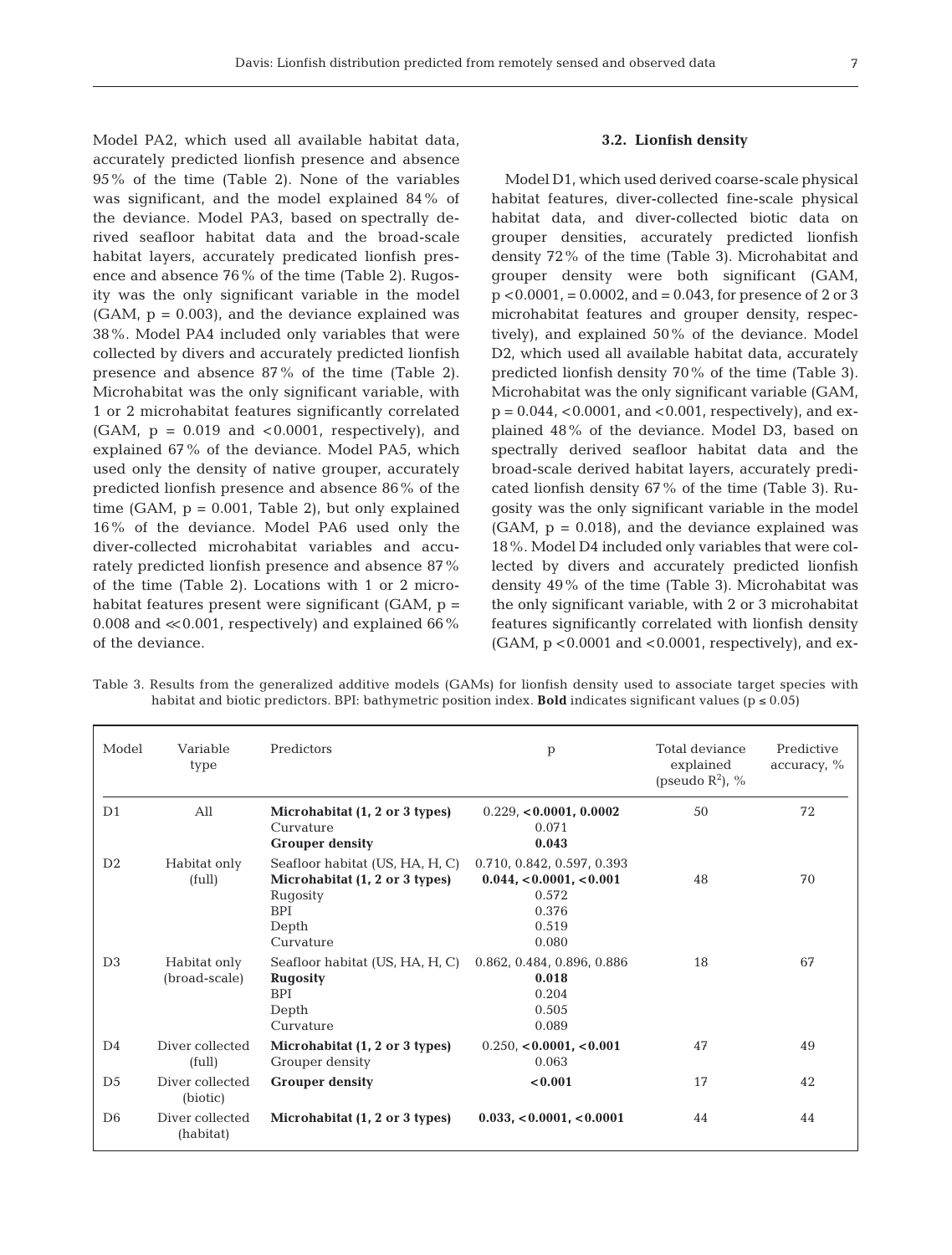plained 47% of the deviance. Model D5, which used only the density of native grouper, accurately predicted lionfish density  $42\%$  of the time (GAM,  $p =$ 0.001, Table 3) and explained 17% of the deviance. Model D6 used only the diver-collected microhabitat variables and accurately predicted lionfish density 44% of the time (GAM,  $p = 0.033$ , <0.0001, and <0.0001 for the presence of 1, 2 or 3 types of features, respectively; Table 3), and explained 44% of the deviance.

Lionfish density was positively correlated to prey density on reefs with multiple classes of microhabitat features (GLM,  $p = 0.0379$ ).

# **4. DISCUSSION**

This study demonstrated that lionfish presence, ab sence, and density can be predicted with varying accuracy using multiple types and resolutions of data. Remotely sensed data and derived bathymetry products had a fairly high predictive accuracy (67−76%) but did not explain a high percentage of the deviance in the model (18−38%). Adding diver-collected micro habitat observations greatly increased the deviance explained by the models for lionfish presence/absence and density by  $\sim$  30%. Adding diver-collected data on the density of groupers, which are native predators, improved the deviance explained by the model for lionfish density by another 2% relative to the model based on physical variables only, but was not included in the final best-fit model for lionfish presence and absence.

Broad-scale remotely sensed data provide suitable information for mapping species distributions. These types of data are easily accessed by the public and do not require many skills to analyze. However, for 'resting' during daylight hours, lionfish prefer habitat features of <2 m resolution. This key habitat component was missed by satellite-derived remotely sensed data, both because of the top-down nature of the images and the constraints on resolution. The best fit for presence and absence was provided by model PA1 (deviance explained: 68%, predictive accuracy: 89%), and used remotely sensed seafloor habitat and benthic features as well as the diver-collected microhabitat data. In this study, divers used a simple classification system based on the presence of certain features, which made collection of the microhabitat features data easy. Higher-resolution remotely sensed imagery might improve detection of microhabitat features, but the success of these techniques likely depends on the depth of the seafloor and would still not be capable of detecting features such as caves or overhanging ledges.

The techniques used in this study are similar to many previous efforts to model species distribution (Brotons et al. 2004, Rodríguez-Castañeda et al. 2012). However, few habitat modeling studies of any marine species have been conducted in the Bahamas (but see Stoner 2003 for queen conch, Machemer et al. 2012 for parrotfishes). Similar to other studies, the use of both presence and absence data creates a more accurate model of species distribution than a model using only one or the other (Brotons et al. 2004). This is especially true for species (such as lionfish) that have broad habitat ranges and can be tolerant of many environmental conditions (Barbour et al. 2010, Jud & Layman 2012, Kulbicki et al. 2012, Cure et al. 2014, Loerch et al. 2015). The ability of divers to exhaustively search reefs at most of the sites used in this study was high, so the overall confidence in the presence and absence observations was high. The false absences (i.e. misses, predicting an absence when there was actually a presence) reported when validating the models ranged from 0% in multiple models to 23% in Model PA3. The false presences (i.e. fallout, predicting a presence when there was actually an absence) detected ranged from 8 to 20%, with Model PA2 having the lowest false presence rate (8%), and Model PA4 having the highest (20%). This suggests a trade-off within the models in their ability to accurately predict presence versus absence. This distinction can be crucial for invasive species management, because an accurate map of potential presence points is important for removal efforts.

Although grouper density was significant in some of the models for both lionfish density and presence, the relationship did not appear to be linear. For example, one location that was predicted to have high lionfish densities had none at the time of the survey. However, that survey location had one of the highest densities of Nassau grouper and other large-bodied groupers seen in the survey area. In fact, reefs with high or low densities of groupers had low densities of lionfish, and the locations with medium grouper densities had high lionfish densities. This suggests that there may be an abiotic interaction, where reefs with both low grouper and lionfish densities are unsuitable reef-fish habitat (i.e. sand flats), as well as a biotic interaction where there is an antagonistic relationship between lionfish and groupers, and reefs can only support high densities of one or the other.

Another biotic factor that may influence lionfish distributions is the presence of large mobile invertebrates such as Caribbean spiny lobsters and long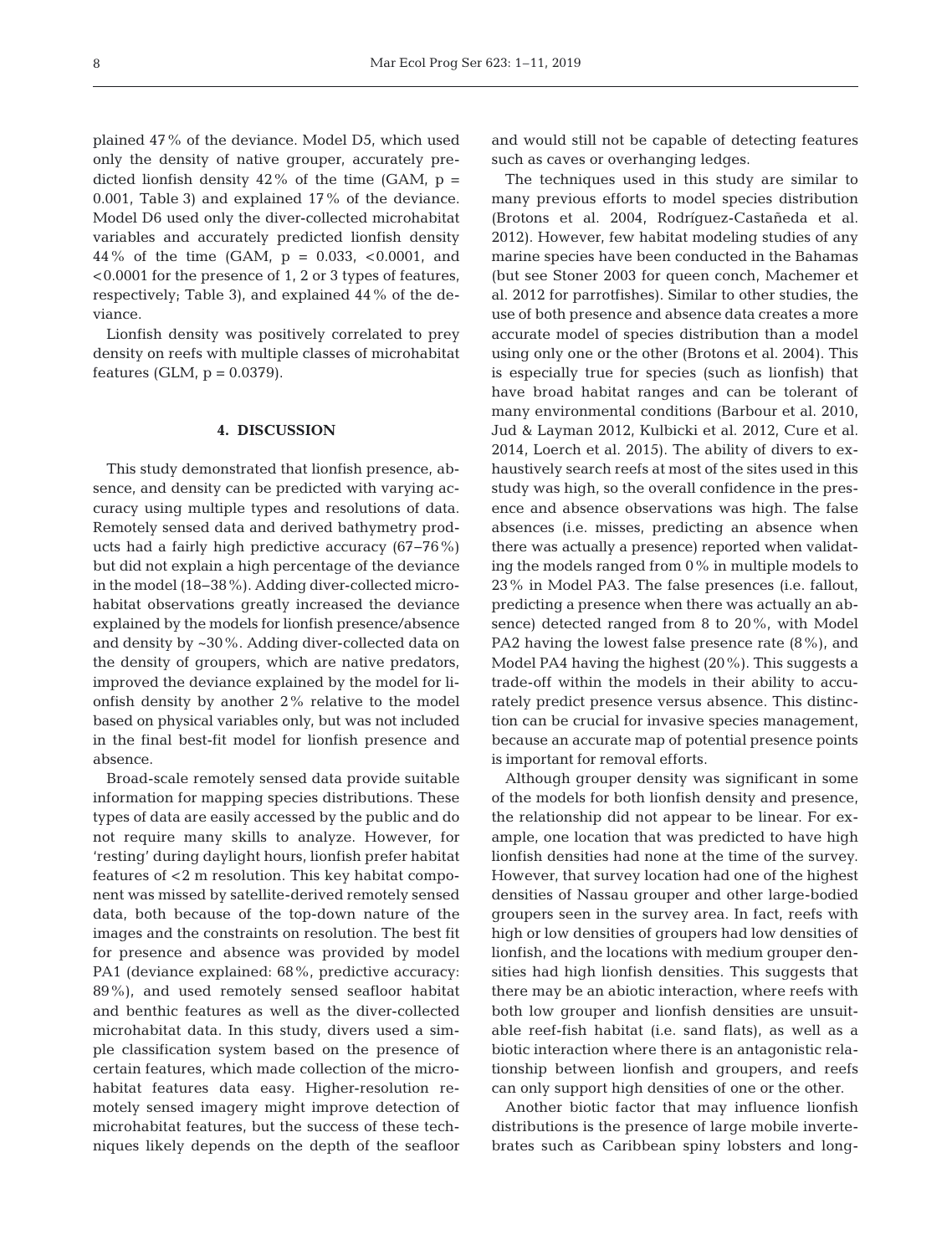spine urchins. Density data were collected on these species during the surveys, but there were not enough reefs with these species present to use them as a viable model predictor. Both lobsters and urchins occupy cracks and crevices similarly to lionfish. If the cracks and crevices are important for lionfish on the reef as the models suggest, then high densities of either species may influence lionfish densities, depending upon interspecific interactions. Anecdotally, the few reefs that had high densities of urchins supported only a few lionfish, and as the urchin density decreased throughout the summer, lionfish density increased (A. Davis unpubl. data). However, it is unknown what happened to the urchins, and since reef fish densities generally increase during the summer recruitment months, an experimental approach would be required to confirm any potential interaction.

The analysis of a subset of reefs where prey data were collected showed that lionfish density was positively correlated with reefs that had high prey density and multiple classes of microhabitat features. These results suggest that while habitat is important for lionfish distribution in their invaded range, potential for negative (via large groupers) or positive (via prey availability) biotic interactions likely influences lionfish densities and fidelity to a reef (Davis 2018). Unfortunately, collecting fish and invertebrate data will always be both labor and time intensive and may not be economical due to the effort. However, be cause the biotic data were more important in the density models, additional field observations of native predators and prey species may be vital to identify reefs which are vulnerable to long-term lionfish invasions. Ultimately, if managers are concerned about overall reef health and not just lionfish removal, biotic data of all species on the reef would be crucial to create a holistic reef management plan.

Additionally, managers need to think about what the goals of their management plan are and what type of system they are working in. On a series of small patch reefs  $(1 \text{ m}^3)$ , Benkwitt (2015) found that the first lionfish on the reef had the largest effect on native species richness and community structure, and all subsequent lionfish had a decreasing non-linear effect. These results suggests that for this system, presence versus absence of lionfish has a greater effect on reef fish communities than lionfish density. Conversely, Green et al. (2014) found a density threshold for lionfish on larger patch reefs that represents the target number to remove in order to preserve viable biomass of native fishes. In this case, knowing the predicted density of lionfish on reefs

would allow managers to target reefs that are likely to support lionfish densities over the desired threshold number for removal and conservation efforts.

This study provides novel information regarding how lionfish are distributed in the reef ecosystem of Eleuthera. The results presented here have implications for management of the lionfish invasion be cause they demonstrate that simple models of physical habitat based on satellite-derived bathymetry provide a good approximation of where lionfish may occur. In addition, the methods for habitat modeling described here may be used to locate lionfish in other parts of the invaded range.

*Acknowledgements.* I thank my major adviser M. Hixon for his guidance. I am also grateful for the constructive comments and guidance from my co-adviser J. Jones, and my statistics adviser C. Wickham. I also thank E. Anderson, C. Benkwitt, E. Dilley, K. Dzilenski, T. Kindinger, and L. Tuttle for assistance in the field, and the staff members of Cape Eleuthera Institute for logistical support, specifically R. Mackey, T. Hall, R. Knight, and J. Curtis-Quick. All fish were handled and collected with permits from the Bahamas Department of Marine Resources and were handled under the approval of Oregon State University's Institutional Animal Care and Use Committee. This study was supported by National Science Foundation (NSF) research grant to M. Hixon (OCE-1233027) and an NSF Graduate Research Fellowship to A.C.D.D.

## LITERATURE CITED

- [Albins MA \(2015\) Invasive Pacific lionfish](https://doi.org/10.3354/meps11159) *Pterois volitans* reduce abundance and species richness of native Baha mian coral-reef fishes. Mar Ecol Prog Ser 522:231-243
- [Albins MA, Hixon MA \(2008\) Invasive Indo-Pacific lionfish](https://doi.org/10.3354/meps07620) *Pterois volitans* reduce recruitment of Atlantic coral-reef fishes. Mar Ecol Prog Ser 367: 233−238
- [Araújo MB, Guisan A \(2006\) Five \(or so\) challenges for spe](https://doi.org/10.1111/j.1365-2699.2006.01584.x)cies distribution modelling. J Biogeogr 33: 1677−1688
- [Arredondo-Chávez AT, Sánchez-Jimenez J, Ávila-Morales O,](https://doi.org/10.3750/AIP2016.46.3.03) Torres-Chávez P and others (2016) Spatio-temporal variation in the diet composition of red lionfish, *Pterois volitans* (Actinopterygii: Scorpaeniformes: Scorpaenidae), in the Mexican Caribbean: insights into the ecological effect of the alien invasion. Acta Ichthyol Piscat 46:185–200
- [Baltz DM, Moyle PB \(1993\) Invasion resistance to introduced](https://doi.org/10.2307/1941827) species by a native assemblage of California stream fishes. Ecol Appl 3: 246−255
- [Barbour AB, Montgomery ML, Adamson AA, Díaz-Ferguson](https://doi.org/10.3354/meps08373) E, Silliman BR (2010) Mangrove use by the invasive lionfish *Pterois volitans*. Mar Ecol Prog Ser 401: 291−294
- [Benkwitt CE \(2013\) Density-dependent growth in invasive](https://doi.org/10.1371/journal.pone.0066995) lionfish *(Pterois volitans)*. PLOS ONE 8:e66995
	- Benkwitt CE (2015) Non-linear effects of invasive lionfish density on native coral-reef fish communities. Biol Invasions 17:1383–1395
- [Benkwitt CE \(2016a\) Central-place foraging and ecological](https://doi.org/10.1002/ecy.1477) effects of an invasive predator across multiple habitats. Ecology 97: 2729−2739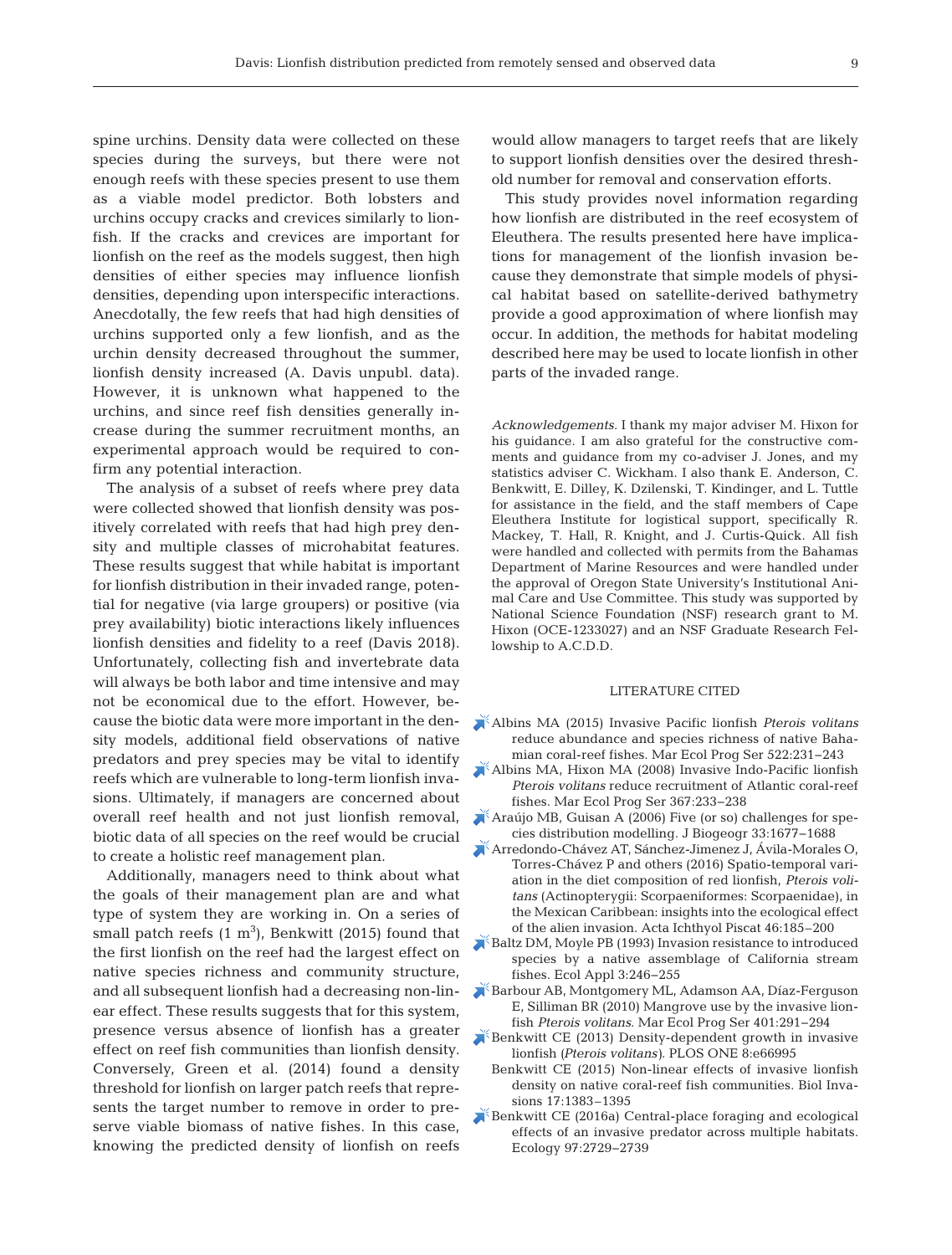- $\blacktriangleright$  [Benkwitt CE \(2016b\) Invasive lionfish increase activity and](https://doi.org/10.3354/meps11760) foraging movements at greater local densities. Mar Ecol Prog Ser 558:255-266
- [Brotons L, Thuiller W, Araújo MB, Hirzel AH \(2004\) Presence](https://doi.org/10.1111/j.0906-7590.2004.03764.x)absence versus presence-only modelling methods for predicting bird habitat suitability. Ecography 27:437–448
- [Byun C, Lee EJ \(2017\) Ecological application of biotic resist](https://doi.org/10.1002/ece3.2799)ance to control the invasion of an invasive plant, *Ageratina altissima*. Ecol Evol 7: 2181−2192
- [Catford JA, Vesk PA, White MD, Wintle BA \(2011\) Hotspots](https://doi.org/10.1111/j.1472-4642.2011.00794.x) of plant invasion predicted by propagule pressure and ecosystem characteristics. Divers Distrib 17: 1099−1110
- [Colautti RI, Ricciardi A, Grigorovich IA, MacIsaac HJ \(2004\)](https://doi.org/10.1111/j.1461-0248.2004.00616.x) Is invasion success explained by the enemy release hypothesis? Ecol Lett 7:721-733
- [Collinge SK, Ray C, Gerhardt F \(2011\) Long-term dynamics](https://doi.org/10.1890/10-1094.1) of biotic and abiotic resistance to exotic species invasion in restored vernal pool plant communities. Ecol Appl 21: 2105−2118
- [Côté IM, Green SJ, Morris JA, Akins JL, Steinke D \(2013\)](https://doi.org/10.3354/meps09992) Diet richness of invasive Indo-Pacific lionfish revealed by DNA barcoding. Mar Ecol Prog Ser 472:249–256
- [Cure K, Mcllwain JL, Hixon MA \(2014\) Habitat plasticity in](https://doi.org/10.3354/meps10789) native Pacific red lionfish *Pterois volitans* facilitates successful invasion of the Atlantic. Mar Ecol Prog Ser 506: 243−253
- $\blacktriangleright$  [Dahl KA, Patterson WF \(2014\) Habitat-specific density and](https://doi.org/10.1371/journal.pone.0105852) diet of rapidly expanding invasive red lionfish, *Pterois volitans*, populations in the Northern Gulf of Mexico. PLOS ONE 9:e105852
	- Davis ACD (2018) Habitat use and ecological interactions of invasive lionfish in the Bahamas. PhD dissertation, Oregon State University, Corvallis, OR
- [de León R, Vane K, Bertuol P, Chamberland VC, Simal F,](https://doi.org/10.3354/esr00542) Imms E, Vermeij MJA (2013) Effectiveness of lionfish removal efforts in the southern Caribbean. Endang Species Res 22: 175−182
- [Ellis RD, Faletti ME \(2016\) Native grouper indirectly amelio](https://doi.org/10.3354/meps11808)rates the negative effects of invasive lionfish. Mar Ecol Prog Ser 558:267–279
- [Evangelista PH, Young NE, Schofield PJ, Jarnevich CS](https://doi.org/10.3391/ai.2016.11.3.09) (2016) Modeling suitable habitat of invasive red lionfish *Pterois volitans* (Linnaeus, 1758) in North and South America's coastal waters. Aquat Invasions 11:313–326
- [Fishelson L \(1997\) Experiments and observations on food](https://doi.org/10.1023/A%3A1007331304122) consumption, growth and starvation in *Dendrochirus brachy pterus* and *Pterois volitans* (Pteroinae, Scorpaenidae). Environ Biol Fishes 50:391-403
- [Frazer TK, Jacoby CA, Edwards MA, Barry SC, Manfrino](https://doi.org/10.1080/10641262.2012.700655) CM (2012) Coping with the lionfish invasion: Can targeted removals yield beneficial effects? Rev Fish Sci 20: 185−191
- [Gallien L, Douzet R, Pratte S, Zimmermann NE, Thuiller W](https://doi.org/10.1111/j.1466-8238.2012.00768.x) (2012) Invasive species distribution models — how violating the equilibrium assumption can create new insights. Glob Ecol Biogeogr 21: 1126−1136
- [Gratwicke B, Speight M \(2005\) Effects of habitat complexity](https://doi.org/10.3354/meps292301) on Caribbean marine fish assemblages. Mar Ecol Prog Ser 292:301–310
- [Green SJ, Dulvy NK, Brooks AML, Akins JL, Cooper AB,](https://doi.org/10.1890/13-0979.1) Miller S, Côté IM (2014) Linking removal targets to the ecological effects of invaders: a predictive model and field test. Ecol Appl 24: 1311−1322
- [Guisan A, Thuiller W \(2005\) Predicting species distribution:](https://doi.org/10.1111/j.1461-0248.2005.00792.x)  offering more than simple habitat models. Ecol Lett 8: 993−1009
- Hackerott S, Valdivia A, Green SJ, Côté IM and others (2013) Native predators do not influence invasion success of Pacific lionfish on Caribbean reefs. PLOS ONE 8: e68259
- [Ingeman KE \(2016\) Lionfish cause increased mortality rates](https://doi.org/10.3354/meps11821) and drive local extirpation of native prey. Mar Ecol Prog Ser 558: 235−245
- [Ingeman KE, Webster MS \(2015\) Native prey mortality](https://doi.org/10.3354/meps11332) increases but remains density-dependent following lionfish invasion. Mar Ecol Prog Ser 531: 241−252
- [Jud ZR, Layman CA \(2012\) Site fidelity and movement pat](https://doi.org/10.1016/j.jembe.2012.01.015)terns of invasive lionfish, *Pterois* spp., in a Florida estuary. J Exp Mar Biol Ecol 414-415: 69−74
- [Keane RM, Crawley MJ \(2002\) Exotic plant invasions and the](https://doi.org/10.1016/S0169-5347(02)02499-0) enemy release hypothesis. Trends Ecol Evol 17:164-170
- [Kimbro DL, Cheng BS, Grosholz ED \(2013\) Biotic resistance](https://doi.org/10.1111/ele.12106) in marine environments. Ecol Lett 16: 821−833
- [Kindinger TL, Albins MA \(2017\) Consumptive and non-con](https://doi.org/10.1007/s10530-016-1268-1)sumptive effects of an invasive marine predator on native coral-reef herbivores. Biol Invasions 19: 131−146
- [Kindinger TL, Anderson ER \(2016\) Preferences of invasive](https://doi.org/10.3354/meps11833) lionfish and native grouper between congeneric prey fishes. Mar Ecol Prog Ser 558: 247−253
- [Koshkina V, Wang Y, Gordon A, Dorazio RM, White M,](https://doi.org/10.1111/2041-210X.12738) Stone L (2017) Integrated species distribution models: combining presence-background data and site-occupancy data with imperfect detection. Methods Ecol Evol 8: 420−430
- [Kulbicki M, Beets J, Chabanet P, Cure K and others \(2012\)](https://doi.org/10.3354/meps09442) Distributions of Indo-Pacific lionfishes *Pterois* spp. in their native ranges: implications for the Atlantic invasion. Mar Ecol Prog Ser 446: 189−205
- [Lesser MP, Slattery M \(2011\) Phase shift to algal dominated](https://doi.org/10.1007/s10530-011-0005-z) communities at mesophotic depths associated with lionfish *(Pterois volitans)* invasion on a Bahamian coral reef. Biol Invasions 13: 1855−1868
- Loerch SM, McCammon AM, Sikkel PC (2015) Low susceptibility of invasive Indo-Pacific lionfish *Pterois volitans* to ectoparasitic *Neobenedenia* in the eastern Caribbean. Environ Biol Fishes 98: 1979−1985
- [Machemer EGP, Walter JF III, Serafy JE, Kerstetter DW](https://doi.org/10.3354/ab00412) (2012) Importance of mangrove shorelines for rainbow parrotfish *Scarus quacamaia*: habitat suitability modeling in a subtropical bay. Aquat Biol 15: 87−98
	- McComb B, Zuckerberg B, Vesely D, Jordan C (2010) Monitoring animal populations and their habitats: a practitioner's guide. CRC Press, Boca Raton, FL
- [Molnar JL, Gamboa RL, Revenga C, Spalding MD \(2008\)](https://doi.org/10.1890/070064) Assessing the global threat of invasive species to marine biodiversity. Front Ecol Environ 6: 485−492
- [Morris JA, Akins JL \(2009\) Feeding ecology of invasive lion](https://doi.org/10.1007/s10641-009-9538-8)fish *(Pterois volitans)* in the Bahamian archipelago. Environ Biol Fishes 86:389–398
- [Nuttall MF, Johnston MA, Eckert RJ, Embesi JA, Hickerson](https://doi.org/10.3391/bir.2014.3.2.09) EL, Schmahl GP (2014) Lionfish (*Pterois volitans* [Linnaeus, 1758] and *P. miles* [Bennett, 1828]) records within mesophotic depth ranges on natural banks in the Northwestern Gulf of Mexico. BioInvasions Rec 3: 111−115
	- Petitpierre B, Kueffer C, Broennimann O, Randin C, Daehler C, Guisan A (2012) Climactic niche shifts are rare among terrestrial plant invaders. Science 335: 1344−1347
- [Pimiento C, Nifong JC, Hunter ME, Monaco E, Silliman BR](https://doi.org/10.1111/maec.12114) (2015) Habitat use patterns of the invasive red lionfish *Pterois volitans*: a comparison between mangrove and reef systems in San Salvador, Bahamas. Mar Ecol 36:28–37